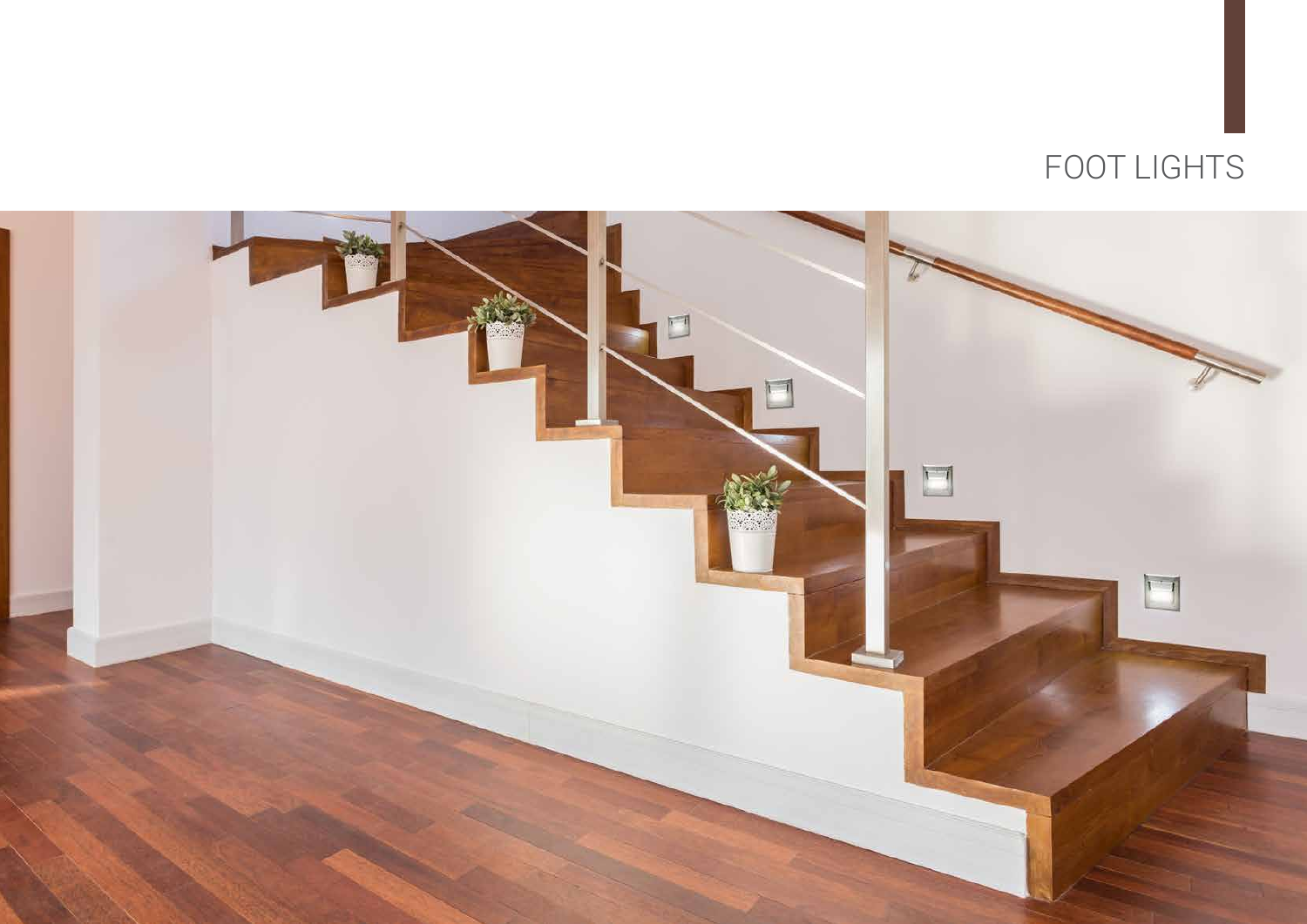|       |       |    |               | Die-cast aluminium body, stainless steel cover with plastic lens & wall box |                               |                 |                                                    |       |                           |
|-------|-------|----|---------------|-----------------------------------------------------------------------------|-------------------------------|-----------------|----------------------------------------------------|-------|---------------------------|
| Code  | Class | IP | <sub>0C</sub> | Lamp/s                                                                      |                               | Cutout          | <b>Features</b>                                    | Lumen | Colour/s                  |
|       |       |    |               | $\sigma$                                                                    |                               | 7               | $\circ$                                            | 头     |                           |
|       |       |    |               | LED<br>(Factory fitted)<br>5000K                                            | Amperage<br>20 <sub>m</sub> A | (mm)            | Spring clips supplied for<br>dry-wall installation |       | <b>Stainless</b><br>steel |
| KJ36A |       | 54 | 33            | 1.93w                                                                       |                               | $101 \times 36$ |                                                    | 117   |                           |
| KJ36G |       | 54 | 33            | 1.93w                                                                       |                               | $101 \times 36$ | ٠                                                  | 117   |                           |
| KJ37A |       | 54 | 33            | 2.73w                                                                       | ٠                             | 160 x 55        | ٠                                                  | 215   |                           |
| KJ37G |       | 54 | 33            | 2.73w                                                                       |                               | 160 x 55        |                                                    | 215   |                           |

**KJ34G I** 54 33 2w • 64 x 64<br> **KJ35A I** 54 33 2.85w • 96 x 96 **KJ35A I 54 33 2.85w • 96 x 96**<br>**KJ35G I 54 33 2.85w • 96 x 96** 

**KJ** 54 33

|       |                 |       |                                                                             | KJ36A                   |                 |                                                                                                  |               |                           | KJ36A                                                                                                                                                                                                                  |       |                            |       |                                                                                                                                                                                                                                                                                                                                                     | KJ34A            |            |                                                                                                  |               |                                                                                                                                                                                                                                                                                                                                                                                                                                                                                          |
|-------|-----------------|-------|-----------------------------------------------------------------------------|-------------------------|-----------------|--------------------------------------------------------------------------------------------------|---------------|---------------------------|------------------------------------------------------------------------------------------------------------------------------------------------------------------------------------------------------------------------|-------|----------------------------|-------|-----------------------------------------------------------------------------------------------------------------------------------------------------------------------------------------------------------------------------------------------------------------------------------------------------------------------------------------------------|------------------|------------|--------------------------------------------------------------------------------------------------|---------------|------------------------------------------------------------------------------------------------------------------------------------------------------------------------------------------------------------------------------------------------------------------------------------------------------------------------------------------------------------------------------------------------------------------------------------------------------------------------------------------|
|       |                 |       |                                                                             | <b>KJ36G</b>            |                 |                                                                                                  |               |                           | $\begin{array}{ c c c c c c c c } \hline \text{} & \text{} & \text{} \\ \hline \text{} & \text{} & \text{} \\ \hline \text{} & \text{} & \text{} \\ \hline \text{} & \text{} & \text{} \\ \hline \end{array}$<br>KJ36G |       |                            |       |                                                                                                                                                                                                                                                                                                                                                     | <b>KJ34G</b>     |            |                                                                                                  |               | $\overline{A}$ $\boxed{\text{min}}$                                                                                                                                                                                                                                                                                                                                                                                                                                                      |
| ۰     |                 |       |                                                                             |                         | KJ37A           |                                                                                                  |               | 170                       | ] ສ‡<br>$\left 50\right  \leftarrow \left 50\right $<br>KJ37A                                                                                                                                                          |       |                            |       |                                                                                                                                                                                                                                                                                                                                                     | <b>KJ35A</b>     |            |                                                                                                  |               | $\overline{\leftarrow}$                                                                                                                                                                                                                                                                                                                                                                                                                                                                  |
|       |                 |       |                                                                             |                         | KJ37G           |                                                                                                  |               | 170                       | ] ສ≬<br>$\left 50\right _{\leftarrow}$ $\left 20\right $<br>KJ37G                                                                                                                                                      |       |                            |       | the property of the contract of the                                                                                                                                                                                                                                                                                                                 | <b>KJ35G</b>     |            |                                                                                                  |               | $\begin{array}{c}\n\hline\n\end{array}\n\qquad\n\begin{array}{c}\n\hline\n\end{array}\n\qquad\n\begin{array}{c}\n\hline\n\end{array}\n\qquad\n\begin{array}{c}\n\hline\n\end{array}\n\qquad\n\begin{array}{c}\n\hline\n\end{array}\n\qquad\n\begin{array}{c}\n\hline\n\end{array}\n\qquad\n\begin{array}{c}\n\hline\n\end{array}\n\qquad\n\begin{array}{c}\n\hline\n\end{array}\n\qquad\n\begin{array}{c}\n\hline\n\end{array}\n\qquad\n\begin{array}{c}\n\hline\n\end{array}\n\qquad\n$ |
|       |                 |       | Die-cast aluminium body, stainless steel cover with plastic lens & wall box |                         |                 |                                                                                                  |               |                           |                                                                                                                                                                                                                        |       |                            |       |                                                                                                                                                                                                                                                                                                                                                     |                  |            |                                                                                                  |               |                                                                                                                                                                                                                                                                                                                                                                                                                                                                                          |
| Code  | Class   IP   QC |       | Lamp/s                                                                      |                         | Cutout          | Features                                                                                         | Lumen         | Colour/s                  |                                                                                                                                                                                                                        | Code  | Class $\boxed{IP \mid QC}$ |       | Die-cast aluminium body, stainless steel cover with plastic lens & wall box<br>Lamp/s                                                                                                                                                                                                                                                               |                  | Cutout     | Features                                                                                         | Lumen         | Colour/s                                                                                                                                                                                                                                                                                                                                                                                                                                                                                 |
|       |                 |       | $\textcircled{\small\bf 1}$                                                 | $\overline{\mathsf{A}}$ | $\bigcirc$      | $\sqrt{ }$                                                                                       | $\frac{1}{2}$ |                           |                                                                                                                                                                                                                        |       |                            |       | $\begin{picture}(120,10) \put(0,0){\line(1,0){10}} \put(15,0){\line(1,0){10}} \put(15,0){\line(1,0){10}} \put(15,0){\line(1,0){10}} \put(15,0){\line(1,0){10}} \put(15,0){\line(1,0){10}} \put(15,0){\line(1,0){10}} \put(15,0){\line(1,0){10}} \put(15,0){\line(1,0){10}} \put(15,0){\line(1,0){10}} \put(15,0){\line(1,0){10}} \put(15,0){\line($ | A                | $\bigcirc$ | $\sqrt{ }$                                                                                       | $\frac{1}{2}$ |                                                                                                                                                                                                                                                                                                                                                                                                                                                                                          |
|       |                 |       | LED<br>(Factory fitted)<br>5000K                                            | Amperage<br>20mA        | (mm)            | $\begin{vmatrix} \text{Spring clips supplied for} \\ \text{dry-wall installation} \end{vmatrix}$ |               | <b>Stainless</b><br>steel |                                                                                                                                                                                                                        |       |                            |       | LED<br>(Factory fitted)                                                                                                                                                                                                                                                                                                                             | Amperage<br>20mA | (mm)       | $\begin{vmatrix} \text{Spring clips supplied for} \\ \text{dry-wall installation} \end{vmatrix}$ |               | Stainless st                                                                                                                                                                                                                                                                                                                                                                                                                                                                             |
| KJ36A | $\mathbf{I}$    | 54 33 | 1.93w                                                                       | $\bullet$               | $101 \times 36$ | $\bullet$                                                                                        | 117           | $\bullet$                 |                                                                                                                                                                                                                        | KJ34A | $\mathbf{I}$               | 54 33 | 2w                                                                                                                                                                                                                                                                                                                                                  | $\bullet$        | 64 x 64    | $\bullet$                                                                                        | 105.9         | $\bullet$                                                                                                                                                                                                                                                                                                                                                                                                                                                                                |
| KJ36G |                 | 54 33 | 1.93w                                                                       | $\bullet$               | 101 x 36        | $\bullet$                                                                                        | 117           | $\bullet$                 |                                                                                                                                                                                                                        | KJ34G |                            | 54 33 | $2w$                                                                                                                                                                                                                                                                                                                                                | $\bullet$        | 64 x 64    | $\bullet$                                                                                        | 105.9         | $\bullet$                                                                                                                                                                                                                                                                                                                                                                                                                                                                                |

KJ34A

KJ34G

KJ35A



KJ35G

| Lumen | Colour/s        |
|-------|-----------------|
|       |                 |
|       | Stainless steel |
| 105.9 |                 |
| 105.9 |                 |
| 231   |                 |
| 231   |                 |
|       |                 |





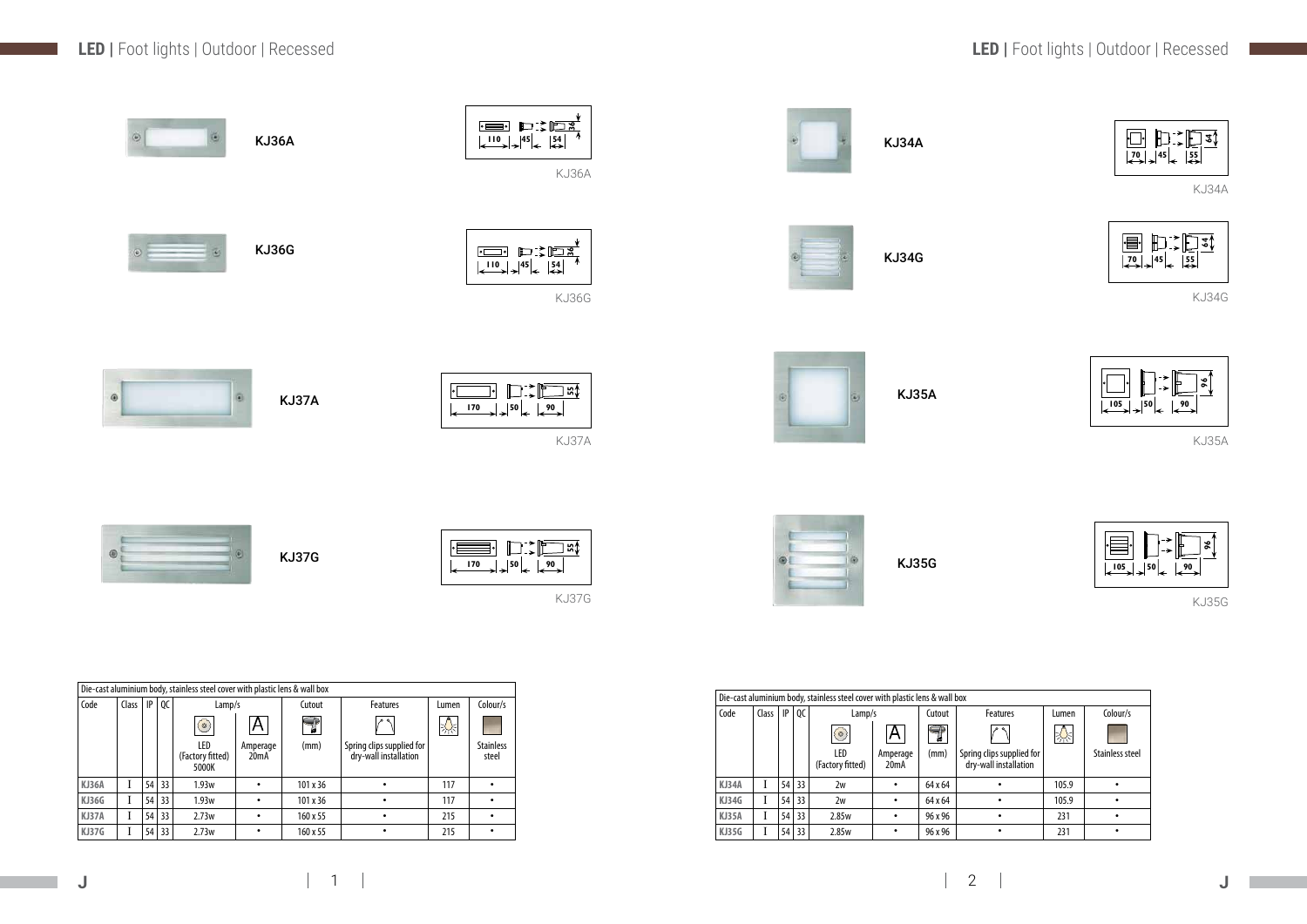

KJ38

KJ40

| Plastic base and UV stablized polycarbonate diffuser |       |       |          |                  |     |           |  |  |  |  |  |  |
|------------------------------------------------------|-------|-------|----------|------------------|-----|-----------|--|--|--|--|--|--|
| Code                                                 | Class | Lumen | Colour/s |                  |     |           |  |  |  |  |  |  |
|                                                      |       |       |          | O                |     |           |  |  |  |  |  |  |
|                                                      |       |       |          | LED              |     | Dark grey |  |  |  |  |  |  |
|                                                      |       |       |          | (Factory fitted) |     |           |  |  |  |  |  |  |
|                                                      |       |       |          | 3000K            |     |           |  |  |  |  |  |  |
| <b>KJ38</b>                                          | Н     | 65    | 23       | 4w               | 270 |           |  |  |  |  |  |  |
| KJ40                                                 |       | 65    | 23       | 4w               | 270 |           |  |  |  |  |  |  |



**230**

**80**

 $\overline{25}$ 



|     | ຘ               |
|-----|-----------------|
| 230 | ←               |
|     | <b>Contract</b> |

KJ38

RRAN

KJ40

KH26

KH28

|             | Die-cast aluminium body, glass lens with plastic sleeve |    |    |                          |                          |                          |          |              |                |       |                                                                                  |  |  |  |
|-------------|---------------------------------------------------------|----|----|--------------------------|--------------------------|--------------------------|----------|--------------|----------------|-------|----------------------------------------------------------------------------------|--|--|--|
| Code        | Class                                                   | IP | QC |                          | Lamp/s                   |                          | Cutout   |              | Colour/s       |       | Coastal use                                                                      |  |  |  |
|             |                                                         |    |    | Base                     | Max                      |                          |          |              |                |       |                                                                                  |  |  |  |
|             |                                                         |    |    | $\overline{\mathscr{P}}$ |                          | $\overline{\mathcal{S}}$ | 7        |              |                |       | ${\bf P}$                                                                        |  |  |  |
|             |                                                         |    |    | Compact<br>fluorescent   | included<br>(electronic) |                          | (mm)     | <b>Black</b> | Silver<br>grey | White | Except high corrosion<br>or accidic areas. 3 year<br>warranty against corrosion. |  |  |  |
| <b>KH26</b> |                                                         | 54 | 23 | 4-pin                    | 18w                      | ٠                        | 215 x 75 |              |                | ٠     |                                                                                  |  |  |  |
| <b>KH27</b> |                                                         | 54 | 23 | 4-pin                    | 18w                      | ٠                        | 215 x 75 | ٠            |                | ٠     |                                                                                  |  |  |  |
| <b>KH28</b> |                                                         | 54 | 23 | 4-pin                    | <b>18w</b>               | ٠                        | 215 x 75 | $\bullet$    |                | ٠     |                                                                                  |  |  |  |







KH26



KH27



KH28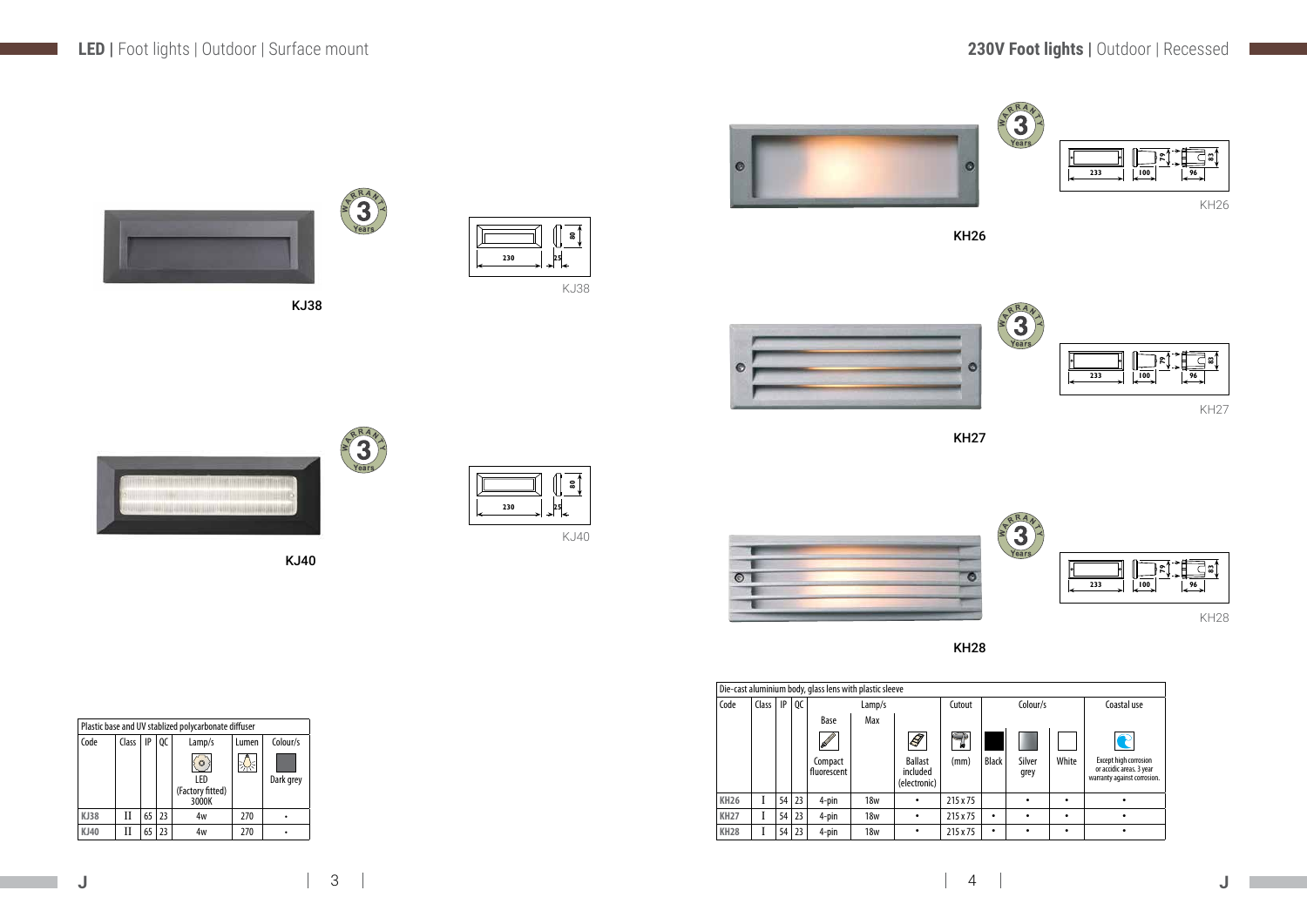|             | Die-cast aluminium body with glass lens |    |    |    |                              |                 |                            |                            |              |                |           |  |  |  |
|-------------|-----------------------------------------|----|----|----|------------------------------|-----------------|----------------------------|----------------------------|--------------|----------------|-----------|--|--|--|
| Code        | Class                                   | IP | QC |    | Colour/s<br>Cutout<br>Lamp/s |                 |                            |                            |              |                |           |  |  |  |
|             |                                         |    |    |    | Base                         | Max             |                            |                            |              |                |           |  |  |  |
|             |                                         |    |    | R  | $\mathscr{B}$                |                 | $\mathscr G$               | 7                          |              |                |           |  |  |  |
|             |                                         |    |    | G9 | Compact<br>fluorescent       |                 | <b>Ballast</b><br>included | (mm)<br>(1 b <i>rick</i> ) | <b>Black</b> | Silver<br>grey | White     |  |  |  |
| <b>KH29</b> |                                         | 54 | 23 | G9 |                              | 40 <sub>w</sub> |                            | 215 x 75                   |              | ٠              |           |  |  |  |
| <b>KH24</b> |                                         | 54 | 22 |    | G <sub>23</sub>              | 7w              | ٠                          |                            | ٠            | $\bullet$      | $\bullet$ |  |  |  |











KH24

|             |       |    |    | KG43 Die-cast aluminium body, anodised aluminium reflector with glass lens |        |     |         |             |                               |                         |
|-------------|-------|----|----|----------------------------------------------------------------------------|--------|-----|---------|-------------|-------------------------------|-------------------------|
|             |       |    |    | KG44 Die-cast aluminium body with anodised aluminium reflector             |        |     |         |             |                               |                         |
| Code        | Class | IP | QC |                                                                            | Lamp/s |     | Cutout  | Colour/s    | Accessories                   |                         |
|             |       |    |    | Base                                                                       |        | Max |         |             |                               |                         |
|             |       |    |    |                                                                            | 呬      |     | Д       |             | ▩                             | ╓⋘<br>$\frac{1}{4000}$  |
|             |       |    |    | (Class I, QC12)                                                            | G4     |     | (mm)    | Silver grey | SB01/SB06<br>Slab box<br>L486 | SL <sub>0</sub><br>Slab |
| <b>KG43</b> |       | 20 | 22 | G9                                                                         |        | 25w | 77 x 77 |             |                               |                         |
| <b>KG44</b> |       | 20 | 22 | G9                                                                         |        | 25w | 77 x 77 |             |                               |                         |



KG43



KG43





KG44

KG44